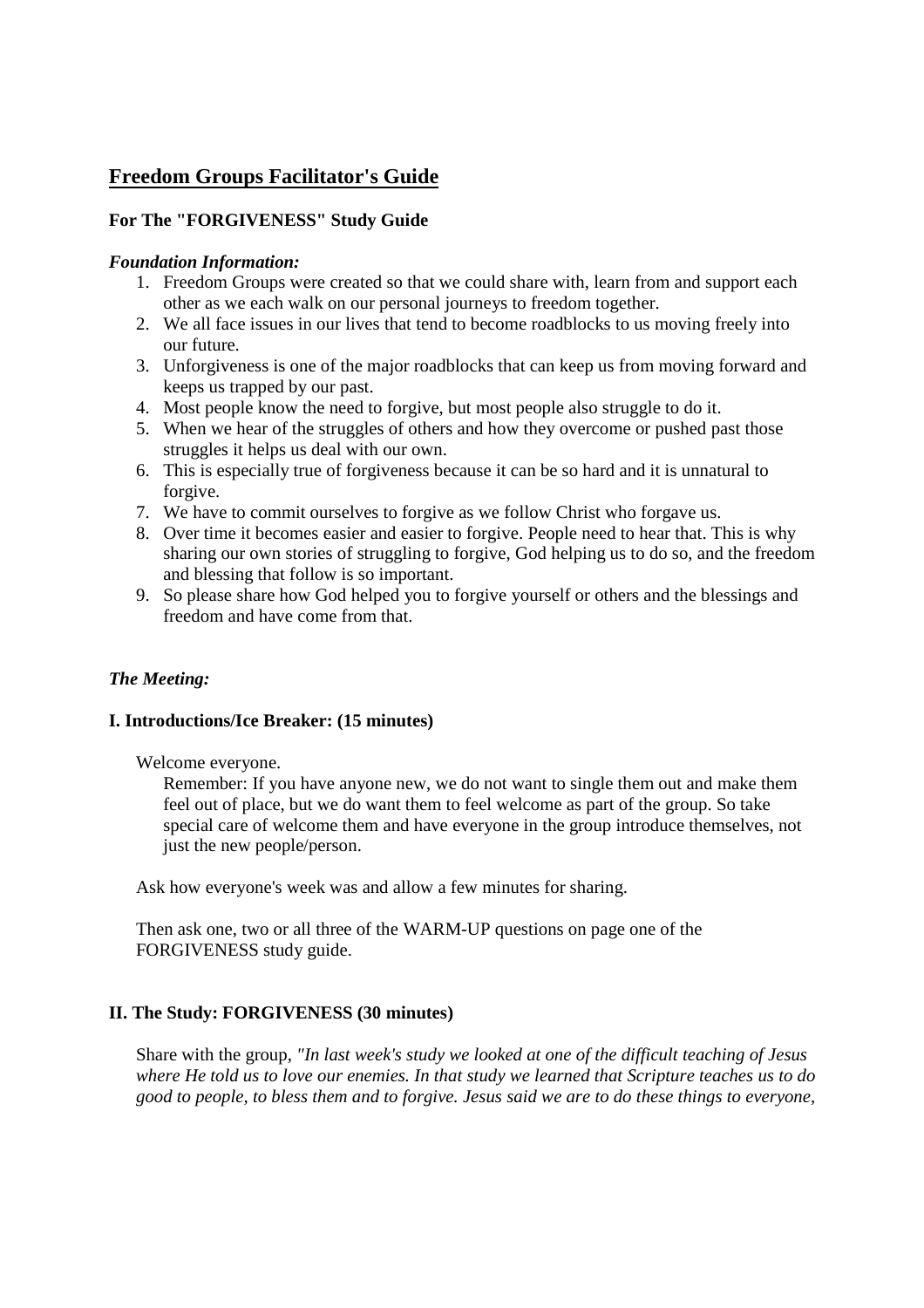*not just those who are nice to us. Anyone can do that. Instead we are to do good to, to bless and to forgive even our enemies.* 

*In today's world when we say the word "enemies" our minds often goes to Al-Qaeda, ISIS, Iran or North Korea. But Jesus was not talking just about those types of enemies. In fact, these types of enemies can be relatively easy to forgive if we have not personally be wronged directly by them. Jesus is talking about this type of enemy for sure, but He is also talking about our up-close-and-personal enemies. Enemies like the person who deeply hurt you, the one who broke your trust, the person who always told you that you would not amount to anything, the one who beat you down, the one who abused you or the one who betrayed you. Yes, these up-close-and-personal enemies are the ones Jesus was especially talking about because they are the ones that are so hard to be good to, to bless and to forgive.* 

*The hardest of these three things ... do go to, to bless and to forgive ... probably is the forgiveness part. It is easier to muster up the strength for the moment to say something nice to someone who has wronged us. It is easier even to push past the hurt and do something that might be nice towards them. These things only take a few minutes of biting our tongues or forcing our tongues to say something polite. The hardest of these three challenges in loving our enemies is to forgive. Forgiveness forces us deal long term with the hurt, anger, bad feelings and the bitterness. Forgiveness can be hard.* 

*Yet, as last week's lesson pointed out, Jesus' teachings were not simply meant to be hard on us, but His teachings are actually meant to set us free. Jesus wants us to be free from the pain and failures of the past so that we can move on to the good future He has in store for us.* 

*In today's lesson we will look a little deeper at the issue of forgiveness... forgiving our enemies and forgiving ourselves."* 

Facilitate your group's discussion by going through the study guide.

- Start with reading the WORD section;
- do section 1, reading the Scripture and question
- do section 2, reading the Scripture and question
- do section 3, reading the Scripture and question

#### **III. Application: (10 minutes)**

Then ask 1, 2, or all 3 of the questions in the APPLICATION section of the study and discuss.

#### **IV. The Challenge and Prayer (5 minutes)**

Lead your group in praying using the PRAYER section as a guide.

Remind them of your next meeting time and place and then dismiss on time.